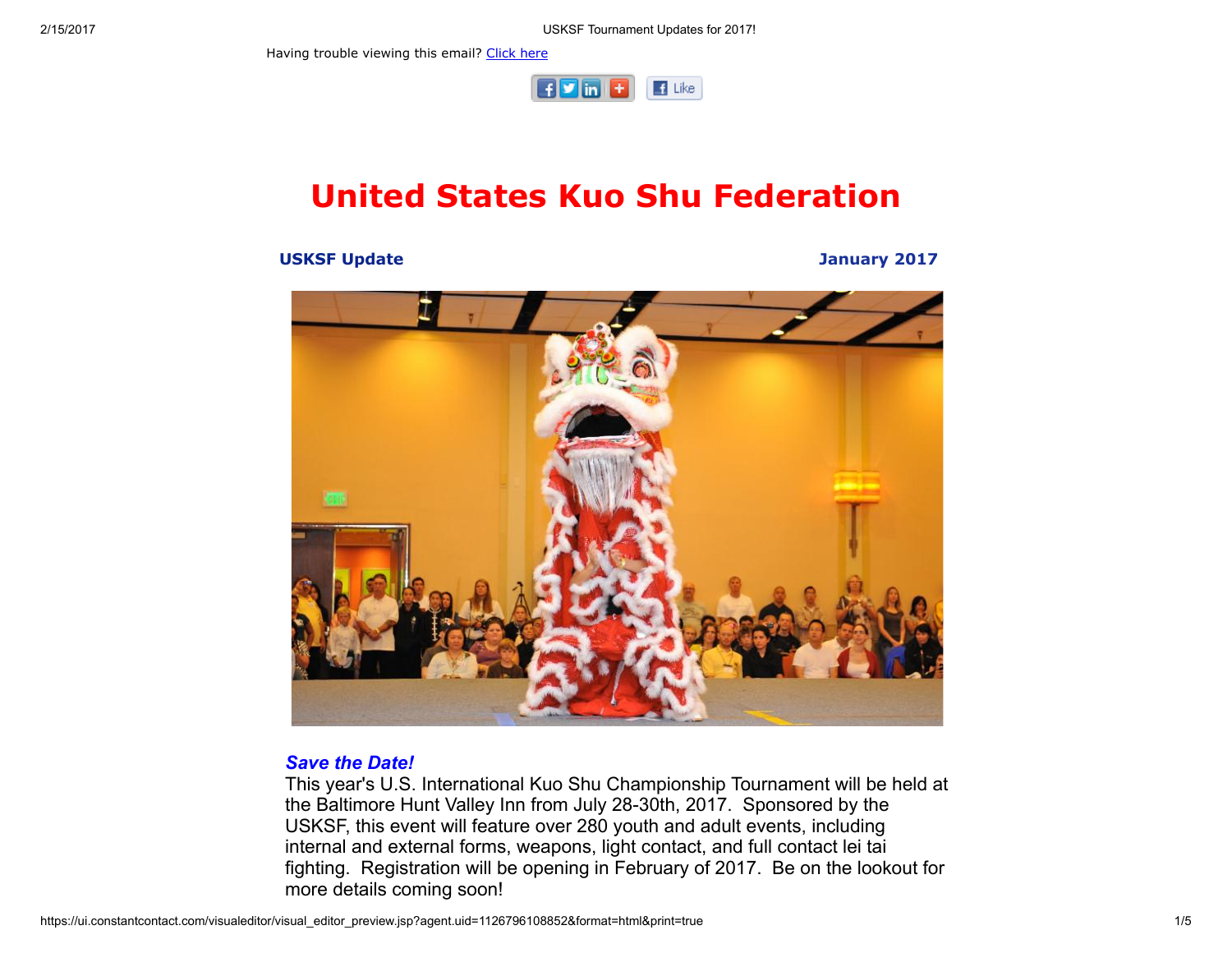

### Train to Become a TWKSF Certified International Referee in 2017!

During the week of July 23rd, 2017, the TWKSF will conduct an International Referee Training Course.This course offers participants instruction in the required skills and attributes necessary to referee and judge events at USKSF and TWKSF sanctioned events, including TWKSF World Tournament competitions. The course is open to both new participants and current referees seeking to advance from Level B to Level A, or Level A referees wishing to complete a refresher course. More information will be forthcoming.

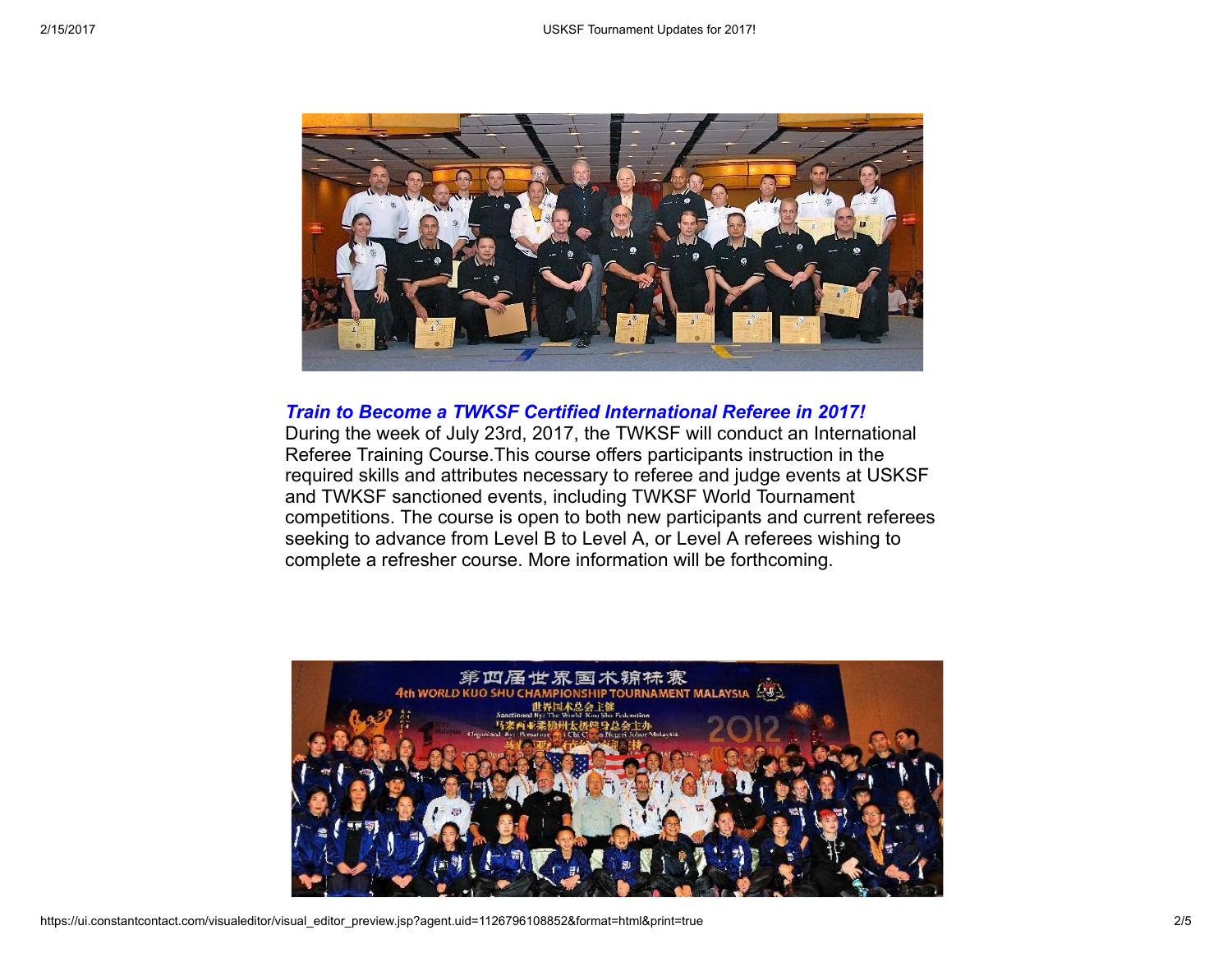# Represent the United States at the TWKSF World Championship Tournament in 2018!

As you know, the USKSF is a member country of The World Kuo Shu Federation (TWKSF). We are pleased to announce that, for the first time ever, the USKSF will host the TWKSF World Championship Tournament in the United States in July, 2018. Would you like to be a member of the US National Team that will compete at the 6th World Kuo Shu Federation Tournament? To become a member of the 2018 US National Team, you must secure a spot by winning first place in one of the events listed below at the national qualifying event which is the 2017 US International Kuo Shu Championship Tournament to be held in Hunt Valley, MD from July 28-30, 2017.

Adult External Advanced Forms/Weapons Divisions:

- Northern Form (Male)
- Northern Form (Female)
- Southern Form (Male)
- Southern Form (Female)
- Straightsword (Jian) (Male)
- Straightsword (Jian) (Female)
- Broadsword (Dao) (Male)
- Broadsword (Dao) (Female)
- Long Staff (Gwun) (Male)
- Long Staff (Gwun) (Female)
- Spear (Qiang) (Male)
- Spear (Qiang) (Female)
- Other Weapon, including double weapons (Male)
- Other Weapon, including double weapons (Female)

Adult Internal Advanced Forms/Weapons Divisions:

- Yang Style Tai Ji Quan Form (Male)
- Yang Style Tai Ji Quan Form (Female)
- Xing Yi Quan Form (Male)
- Xing Yi Quan Form (Female)
- Ba Gua Zhang Form (Male)
- Ba Gua Zhang Form (Female)
- Tai Ji Weapon (Male)
- Tai Ji Weapon (Female)
- Xing Yi Weapon (Male)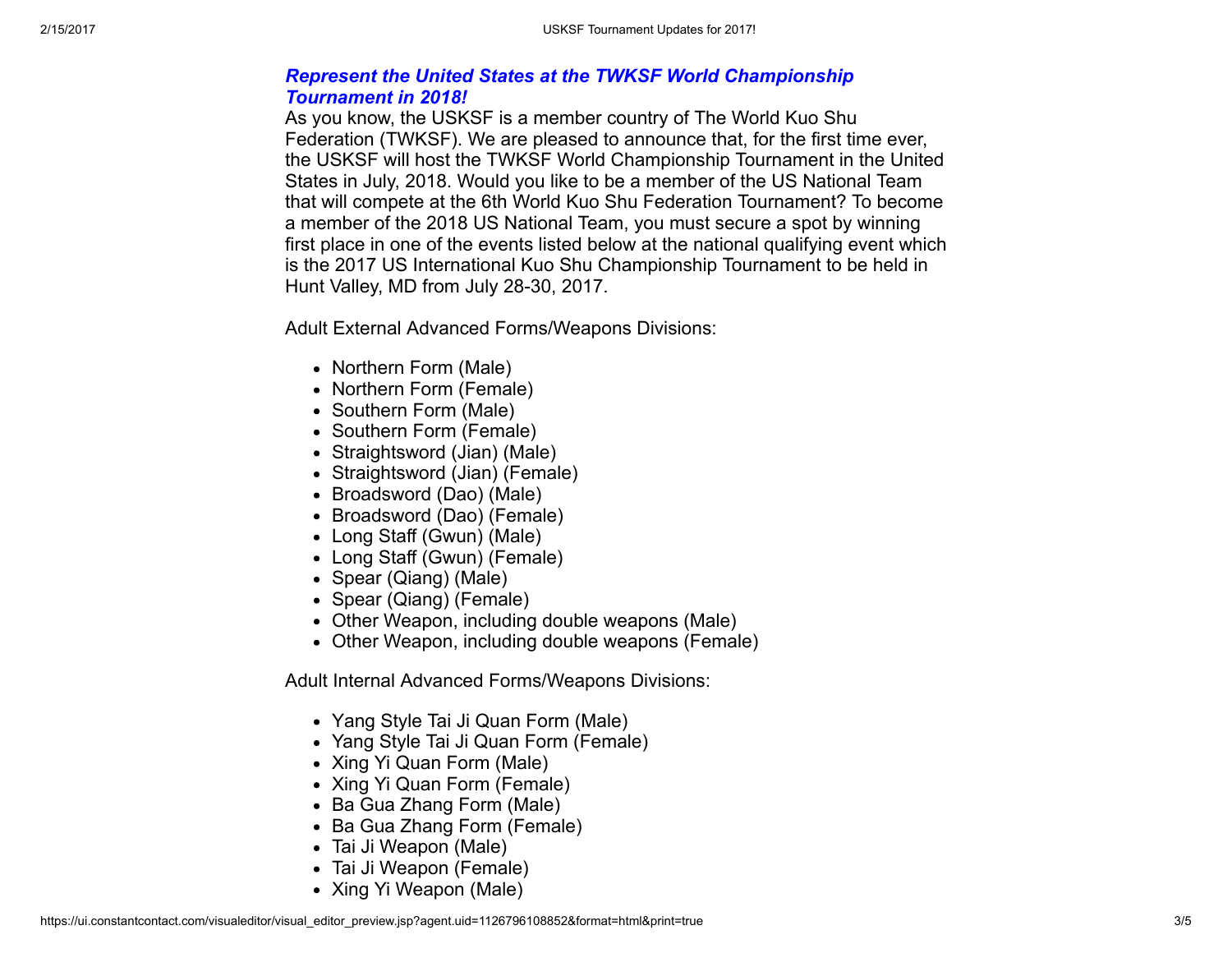- Xing Yi Weapon (Female)
- Ba Gua Weapon (Male)
- Ba Gua Weapon (Female)

Lei Tai Divisions:

The first place winners of each male and female division will qualify for the 2018 US Team lei tai competition.

For those who are unfamiliar with the World Tournament or US National Team, below are some details.

- Competitors may compete in multiple World Tournament events, but they must qualify for each event.
- Lei tai competitors must fight at the World Tournament in the same event (weight) in which they qualified.
- US National Team members must accept their spot via email after the qualifying tournament (2017).

Additional information will be sent out in the coming weeks and months.

## USKSF on Facebook and YouTube

The USKSF is on Facebook. "Like" our page to stay up to date on the latest news and information from the USKSF.



United States Kuo Shu Federation, P.O. Box 927, Reisterstown, MD 21136-0927

[SafeUnsubscribe™](https://visitor.constantcontact.com/do?p=un&mse=001nQUq2GTjwCgIZ6GenC9yuXfcyEasq3mD&t=001R-xnTLoGhLHMMBMf2xpOlg%3D%3D&id=001b-xBWU3VMke7CkPQEtiexQoh2WWd6pY4&llr=sohmwicab) {recipient's email}

[Forward](https://ui.constantcontact.com/sa/fwtf.jsp?llr=sohmwicab&m=1101951016402&ea=info@uskuoshu.com&a=1126796108852&id=preview) email | [Update](https://visitor.constantcontact.com/do?mse=001nQUq2GTjwCgIZ6GenC9yuQfkd0EwMhft2roTtuC7YZ7EKs9OTcS2Ew%3D%3D&t=001R-xnTLoGhLHMMBMf2xpOlg%3D%3D&lang=001FCSs65SMrsI%3D&reason=001IqezpQbqEsU%3D&id=001b-xBWU3VMke7CkPQEtiexQoh2WWd6pY4&llr=sohmwicab&p=oo) Profile | About our service [provider](http://www.constantcontact.com/legal/service-provider?cc=about-service-provider)

Sent by [info@usksf.org](mailto:info@usksf.org) in collaboration with